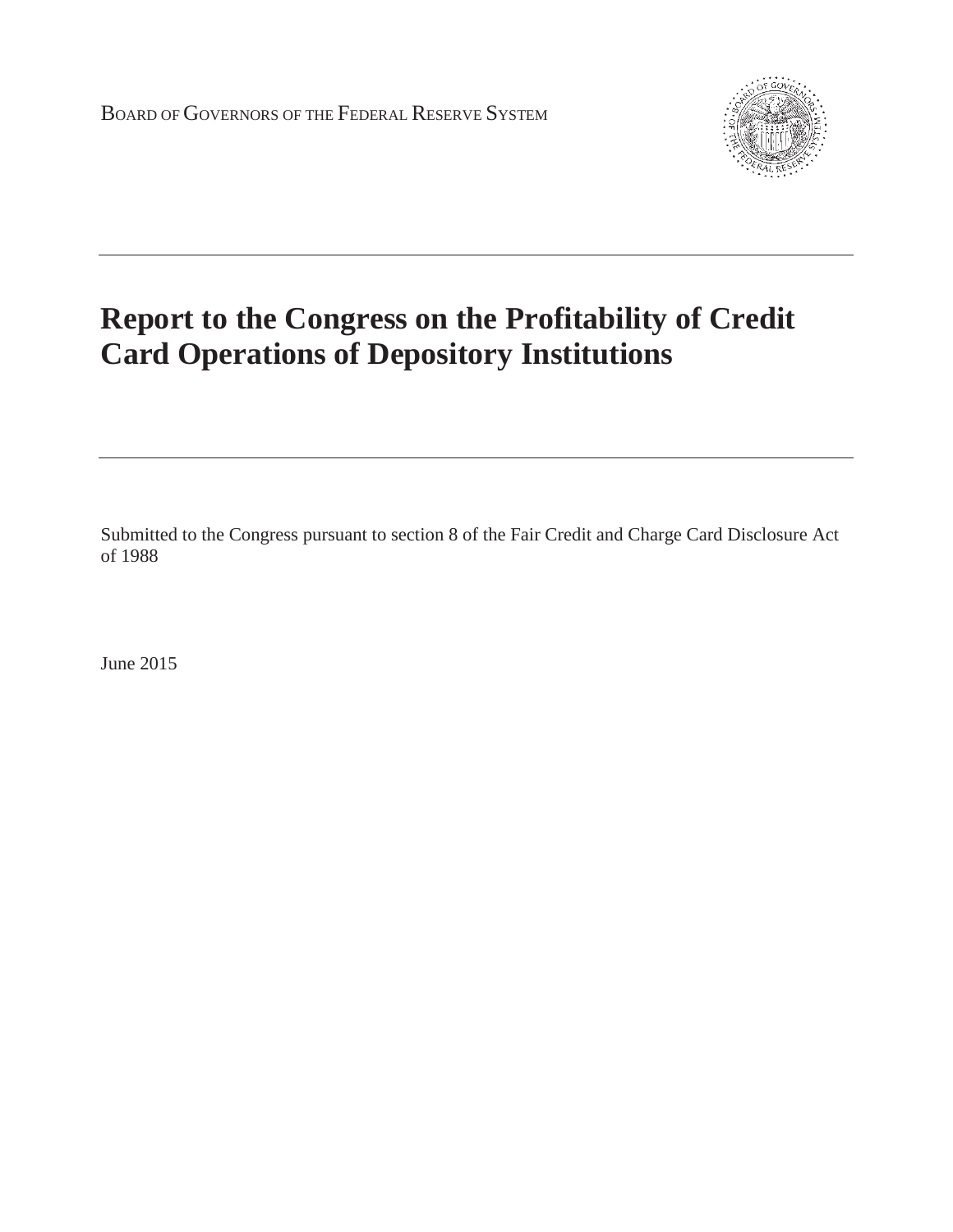Section 8 of the Fair Credit and Charge Card Disclosure Act of 1988 directs the Federal Reserve Board to transmit annually to the Congress a report about the profitability of credit card operations of depository institutions.<sup>1</sup> This is the twenty-fifth report. The analysis here is based to a great extent on information from the Consolidated Reports of Condition and Income (Call Report) and the Quarterly Report of Credit Card Interest Rates.<sup>2</sup>

## **Call Report Data**

Every insured commercial bank files a Call Report each quarter with its federal supervisory agency. The Call Report provides a comprehensive balance sheet and income statement for each bank; however, it does not allocate all expenses or attribute all revenues to specific product lines, such as credit cards. Nevertheless, the data may be used to assess the profitability of credit card activities by analyzing the earnings of those banks established primarily to issue and service credit card accounts. These specialized or mono-lined banks are referred to here as "credit card banks."

For purposes of this report, credit card banks are defined by two criteria: (1) the bulk of their assets are loans to individuals (consumer lending), and (2) 90 percent or more of their consumer lending involves credit cards or related plans. Given this definition, it can reasonably be assumed that the profitability of these banks primarily reflects returns from their credit card operations.<sup>3</sup>

The first credit card banks were chartered in the early 1980s; few were in operation prior to the mid-1980s. To provide a more reliable picture of the year-to-year changes in the profitability of the credit card operations of card issuers, this report limits its focus to credit card banks having at least \$200 million in assets. Most of these institutions have been in continuous operation for several years, particularly those with assets exceeding \$1 billion, and are well beyond the initial phase of their operations.

As of December 31, 2014, 14 banks with assets exceeding \$200 million met the definition of a credit card bank. At that time, these banks accounted for about 47 percent of outstanding credit card balances on the books of commercial banks. One major credit card

 $1.$  Refer to P.L. 100-583, 102 Stat. 2960 (1988). The 2000 report covering 1999 data was not prepared as a consequence of the Federal Reports Elimination and Sunset Act. The report was subsequently reinstated by law.

<sup>2.</sup> The Federal Reserve produces the *Quarterly Report of Credit Card Interest Rates*.

<sup>3.</sup> Two banks (Discover and American Express) were included that did not quite meet these criteria, but can still be considered credit card banks.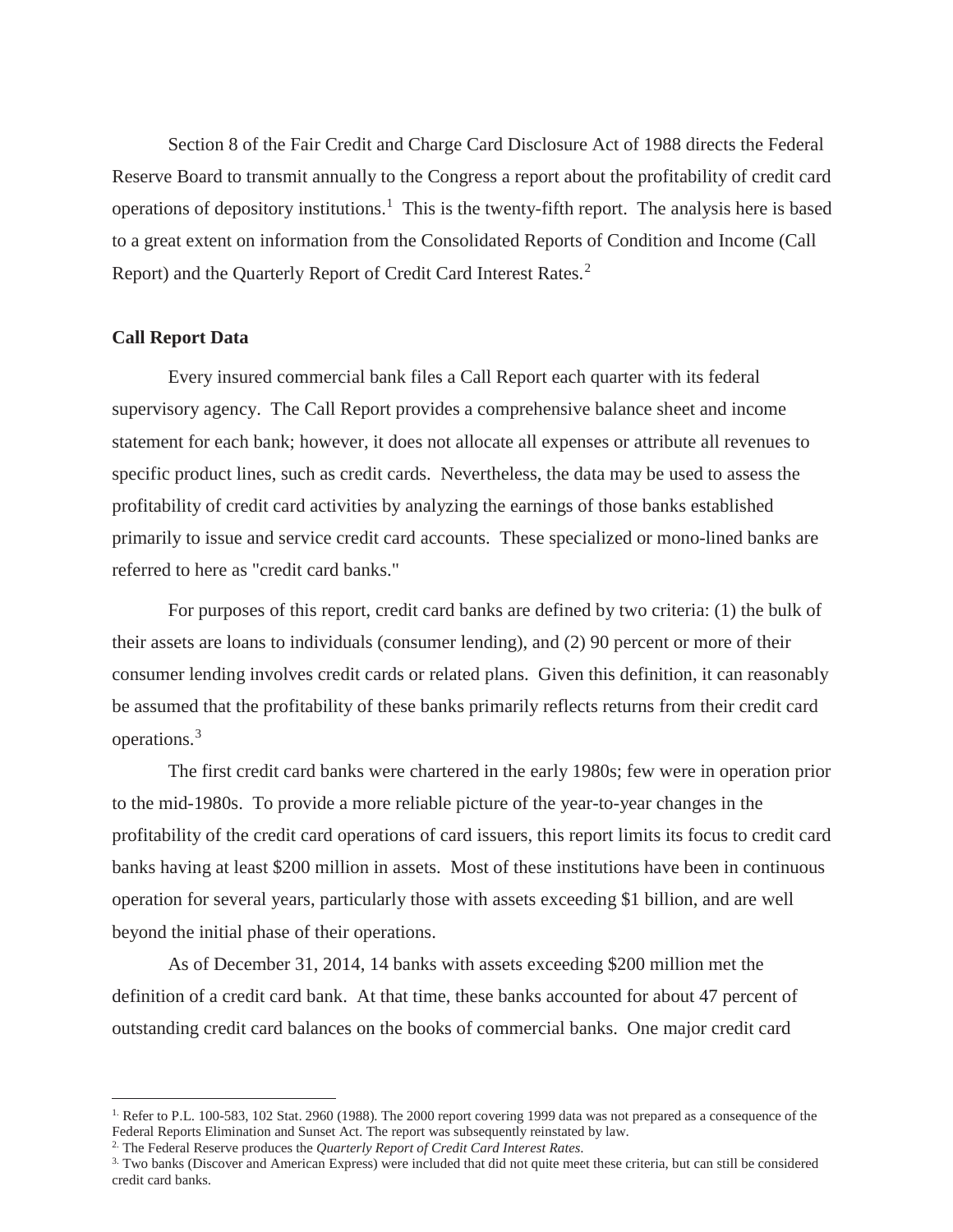lender, FIA Card Services, merged with Bank of America in 2014 and no longer separately reports Call Report data. <sup>4</sup>

Tracking credit card profitability over time is complicated. Accounting rule changes implemented in 2010 require banking institutions to consolidate onto their Call Reports some previously off-balance sheet items (such as credit card-backed securities). To the extent that previously off-balance sheet assets have a different rate of return than on-balance sheet assets, profitability measures based on Call Report data in 2010 and after are not necessarily comparable to those prior to 2010.

Another difficulty that arises in assessing changes in the profitability of credit card activities over time is that the sample of credit card banks changes somewhat from one year to the next primarily because of mergers and acquisitions. Thus, overall changes in profit rates from year to year reflect both real changes in activity and changes in the sample.

| Year | Return $(\%)$ |  |
|------|---------------|--|
| 2001 | 4.83          |  |
| 2002 | 6.06          |  |
| 2003 | 6.73          |  |
| 2004 | 6.30          |  |
| 2005 | 4.40          |  |
| 2006 | 7.65          |  |
| 2007 | 5.08          |  |
| 2008 | 2.60          |  |
| 2009 | $-5.33$       |  |
| 2010 | 2.41          |  |
| 2011 | 5.37          |  |
| 2012 | 4.80          |  |
| 2013 | 5.20          |  |
| 2014 | 4.94          |  |

**Table 1. Return on assets, large U.S. credit card banks, 2001-2014**

NOTE: Credit card banks are commercial banks with average assets greater than or equal to 200 million dollars with minimum 50 percent of assets in consumer lending and 90 percent of consumer lending in the form of revolving credit. Profitability of credit card banks is measured as net pre-tax income as a percentage of average quarterly assets. SOURCE: Reports of Condition and Income, 2001-2013.

In 2014, credit card banks with assets in excess of \$200 million reported net earnings before taxes and extraordinary items of 4.94 percent of average quarterly assets (Table 1). The level of earnings in 2014 is down slightly from 2013. The data for 2013 included earnings of

<sup>4.</sup> FIA Card Services was a subsidiary of the Bank of America Corporation, a bank holding company, as is Bank of America.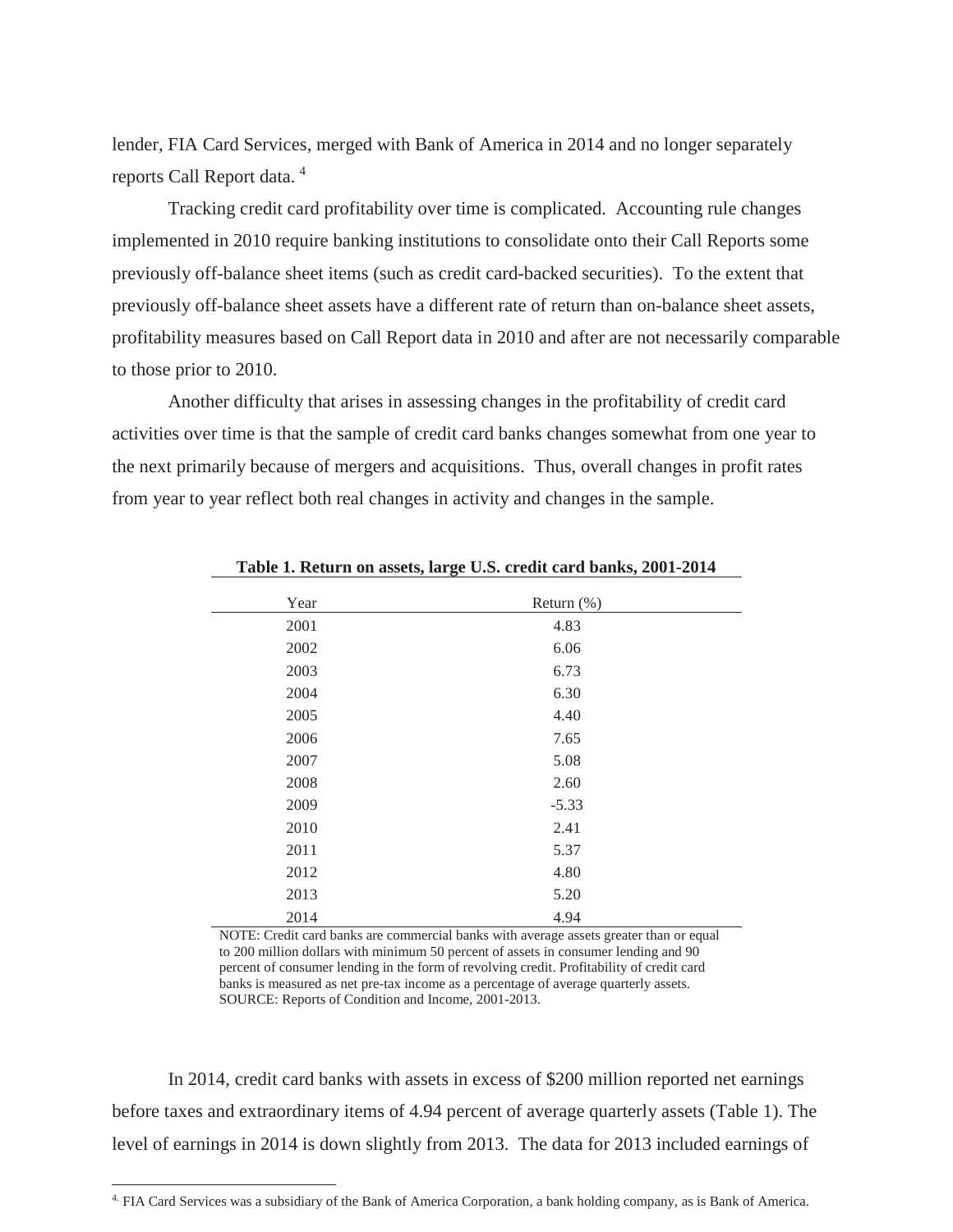FIA Card Services, whereas the data for 2014 does not due to their merger with Bank of America. Excluding FIA Card Services data from 2013 suggests that credit card profitability declined more significantly from 2013 to 2014, from 5.57 percent to 4.94 percent.

The decline in profitability in 2014 reflects declining net interest and net non-interest income, as well as a slight increase in provisions for loans losses as a fraction of average assets (Table 2). Although provisions among the set of credit card banks rose slightly, delinquency rates and charge-off rates for credit card loans across all banks continued to decline in 2014, and are below their historic averages.<sup>5</sup>

|                                    | Credit card<br>banks in 2014        | Credit card<br>banks in 2013 | All commercial<br>banks in 2014 |
|------------------------------------|-------------------------------------|------------------------------|---------------------------------|
|                                    | Percent of average quarterly assets |                              |                                 |
| <b>Total Interest Income</b>       | 9.63                                | 9.94                         | 2.48                            |
| <b>Total Interest Expenses</b>     | 0.75                                | 0.83                         | 0.27                            |
| Net Interest Income                | 8.88                                | 9.11                         | 2.21                            |
|                                    |                                     |                              |                                 |
| <b>Total Non-Interest Income</b>   | 4.93                                | 5.49                         | 1.46                            |
| <b>Total Non-Interest Expenses</b> | 6.52                                | 6.89                         | 2.30                            |
| Net Non-Interest Income            | $-1.59$                             | $-1.40$                      | $-0.84$                         |
|                                    |                                     |                              |                                 |
| Provisions for Loan Losses         | 2.35                                | 2.14                         | 0.16                            |
|                                    |                                     |                              |                                 |
| Return                             | 4.94                                | 5.57                         | 1.23                            |

**Table 2. Income and expenses for U.S. banks in 2013 and 2014**

NOTE: Credit card banks are commercial banks with average assets greater than or equal to 200 million dollars with minimum 50 percent of assets in consumer lending and 90 percent of consumer lending in the form of revolving credit. For 2013, FIA Card Services is excluded from credit card banks. SOURCE: Reports of Condition and Income, 2001-2013.

Although profitability for the large credit card banks has risen and fallen over the years, credit card earnings have been almost always higher than returns on all commercial bank activities.<sup>6</sup> Earnings patterns for 2014 were consistent with historical experience: For all

<sup>5.</sup> Refer to *Federal Reserve Statistical Release*, "Charge-Off and Delinquency Rates on Loans and Leases at Commercial Banks," www.federalreserve.gov/releases/chargeoff/delallsa.htm.

<sup>6.</sup> This report focuses on the profitability of large credit card banks, although many other banks engage in credit card lending without specializing in this activity. The profitability of the credit card activities of these other banks is difficult to discern. The cost structures, pricing behavior and cardholder profiles, and consequently the profitability of these diversified institutions may differ from that of the large, specialized card issuers considered in this report.

In preparing many of the older annual reports on credit card profitability, information from the Federal Reserve's Functional Cost Analysis (FCA) Program was used to measure the profitability of the credit card activities of smaller credit card issuers. These data tended to show credit card activities were less profitable for smaller issuers than for larger ones. The FCA program was discontinued in the year 2000. For further discussion, see Glenn B. Canner and Charles A. Luckett, Developments in the Pricing of Credit Card Services, *Federal Reserve Bulletin*, vol. 78, no. 9 (September 1992), pp. 652-666.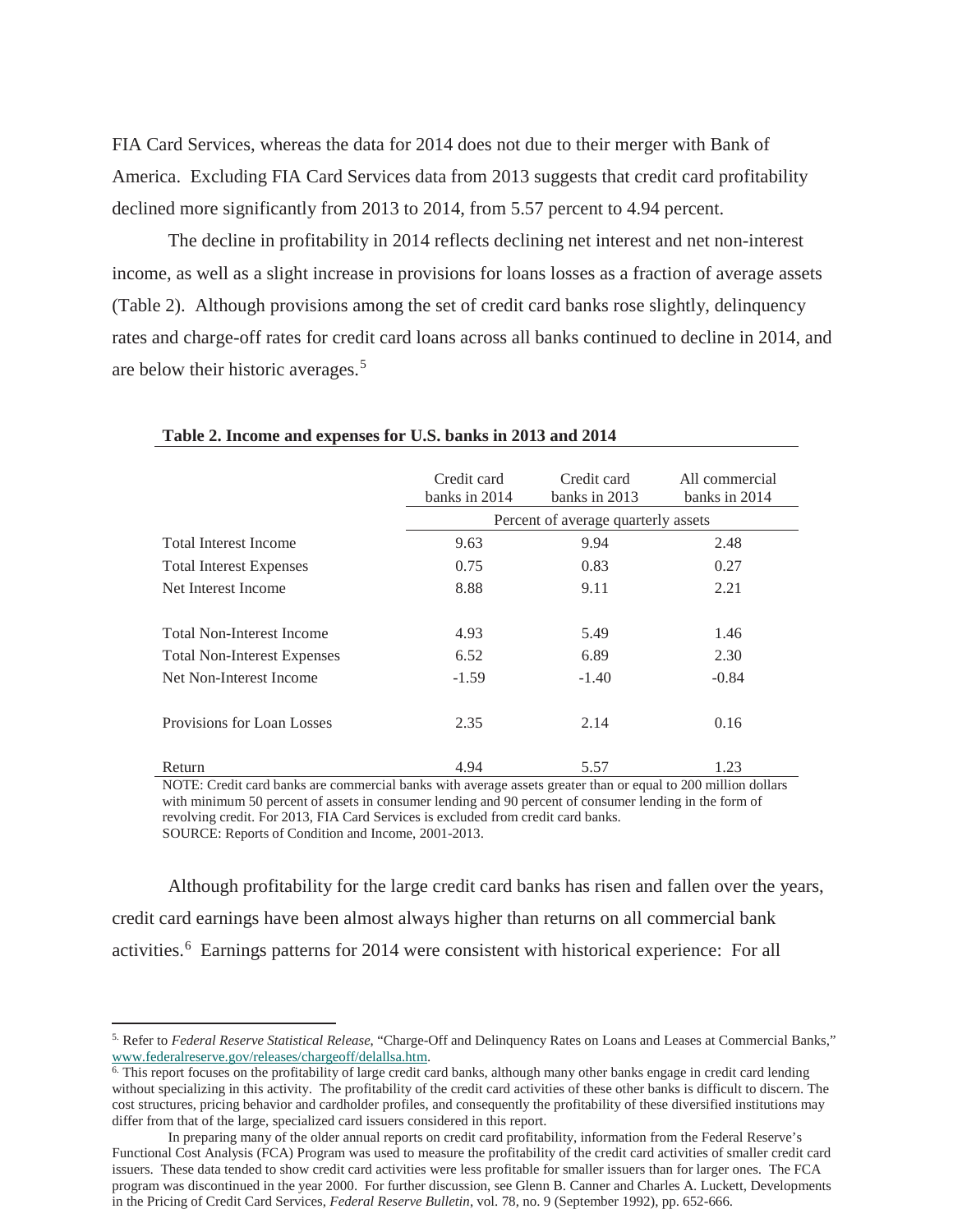commercial banks, the average return on all assets, before taxes and extraordinary items was 1.23 percent in 2014 compared to 4.94 percent for the large credit card banks (Table 2).

## **General Discussion**

Bank cards are widely held by consumers and they use their cards extensively. According to the Federal Reserve's Survey of Consumer Finances (SCF) about 70 percent of families had one or more credit cards in 2013. Consumers use credit cards for purposes of borrowing, as standby line of credit for unforeseen expenses and as a convenient payment device. As a source of credit, credit card loans have substituted for borrowing that in years past might have taken place using other loan products, such as closed-end installment loans and personal lines of credit. As a convenient payment device, a portion of the outstanding balances reflects primarily "convenience use", that is, balances consumers intend to repay within the standard interest-rate grace period offered by card issuers. In fact, consumer surveys, such as the SCF, typically find that about half of card holders report they nearly always repay their outstanding balance in full before incurring interest each month.<sup>7</sup>

The general purpose bank credit card market in the U.S. is dominated by VISA- and MasterCard-labeled cards that combined accounted for an estimated 472 million cards in 2014.<sup>8</sup> In addition, American Express and Discover accounted for another 107 million general purpose cards in 2014. The combined total number of charges and cash advances using such cards in 2014 reached 28.2 billion, involving almost \$2.7 trillion dollars in 2014.

Although a relatively small group of card issuers hold most of the outstanding credit card balances, several thousand banking institutions and credit unions offer bank cards to consumers and are free to set their terms and conditions.<sup>9</sup> In the aggregate, the Federal Reserve's *G.19 Consumer Credit* report indicates that consumers carried nearly \$890 billion in outstanding balances on their revolving accounts as of the end of 2014, about 3.7 percent higher than the

<sup>7.</sup> The numbers from the SCF are little changed since 2010; for a discussion of credit borrowing in 2010, refer to Jesse Bricker, Arthur B. Kennickell, Kevin B. Moore, and John Sabelhaus*,* (2012) "Changes in U.S. Family Finances from 2007 to 2010: Evidence from the Survey of Consumer Finances." *Federal Reserve Bulletin.*

<sup>8.</sup> Figures cited in this sentence and the remainder of the paragraph is from *The Nilson Report*, February 2015.

<sup>9.</sup> Currently, over 5,000 depository institutions including commercial banks, credit unions and savings institutions, issue VISA and MasterCard credit cards and independently set the terms and conditions on their plans. Many thousands of other institutions act as agents for card-issuing institutions. In addition to the firms issuing cards through the VISA and MasterCard networks, two other large firms, American Express Co. and Discover Financial Services, issue independent general purpose credit cards to the public.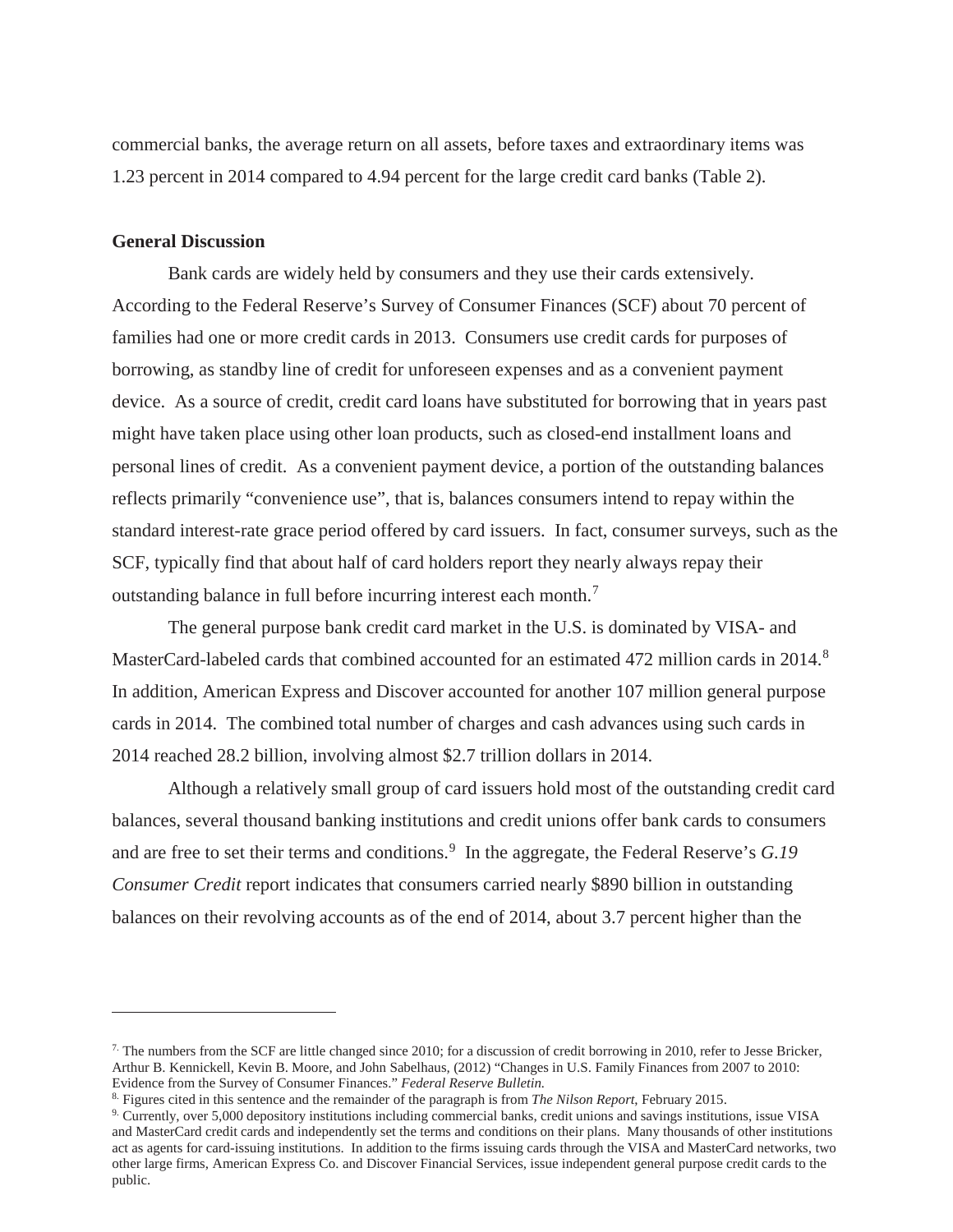level in 2013.<sup>10</sup> Although expanding some from 2013, this figure is notably lower now than its high point of \$1.01 trillion in 2008.

Based on credit record data the amount of available credit under outstanding credit card lines far exceeds the aggregate of balances owed on such accounts. Credit record data indicate that as of the end of 2014 individuals were using less than one-quarter of the total dollar amount available on their lines under revolving credit card plans.<sup>11</sup> The total dollar amount available has risen somewhat since 2010, but is still about 20 percent below its peak in 2008.

In soliciting new accounts and managing existing account relationships, issuers segment their cardholder bases along a number of dimensions including by risk characteristics, offering more attractive rates to customers who have good payment records while imposing relatively high rates on higher-risk or late-paying cardholders. Card issuers also closely monitor payment behavior, charge volume and account profitability and adjust credit limits accordingly both to allow increased borrowing capacity as warranted and to limit credit risk.

Direct mail solicitations continue to be an important channel used for new account acquisition and account retention. After reaching an all-time high in 2006 of 7.0 billion direct mail solicitations, mailings fell sharply as the recent recession emerged. Mail solicitations fell to only 1.5 billion in 2009.<sup>12</sup> Industry data indicate that the retrenchment in mailings began to reverse starting in the third quarter of 2009 as prospects for economic recovery improved. Industry data on mail solicitation activity indicate mailings rebounded to 4.2 billion in 2011. The number of solicitations has been smaller since then, reaching 3.5 billion in 2014.

## **Recent Trends in Credit Card Pricing**

Aside from questions about the profitability of credit card operations, credit card pricing and how it has changed in recent years has been a focus of public attention and is consequently reviewed in this Report. Analysis of the trends in credit card pricing here focuses on credit card interest rates because they are the most important component of the pricing of credit card services. Credit card pricing, however, involves other elements, including annual fees, fees for cash advances and balance transfers, rebates, minimum finance charges, over-the-limit fees, and late payment charges.<sup>13</sup> In addition, the length of the "interest-free" grace period, if any, can

<sup>&</sup>lt;sup>10.</sup> Refer to www.federalreserve.gov/releases/g19/Current. Revolving credit consists largely of credit card balances but also includes some other types of open-end debt such as personal lines of credit.

<sup>&</sup>lt;sup>11.</sup> Refer to the *Quarterly Report on Household Debt and Credit*, available at www.newyorkfed.org/index.html.

<sup>&</sup>lt;sup>12.</sup> Source: Data from Mintel Comperemedia. Refer to www.comperemedia.com.

<sup>&</sup>lt;sup>13.</sup> In June 1996, the Supreme Court ruled that states may not regulate the fees charged by out-of-state credit card issuers. States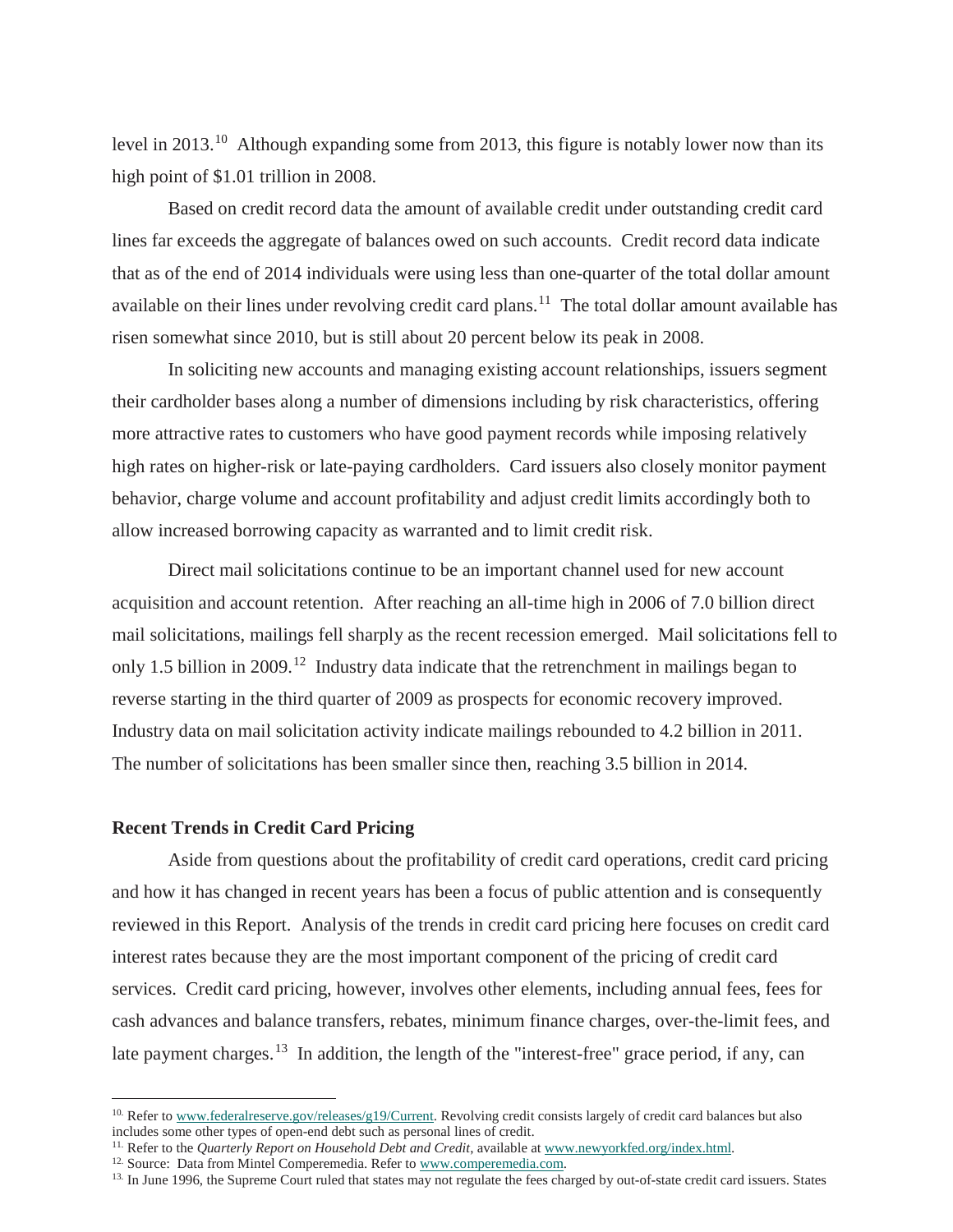have an important influence on the amount of interest consumers pay when they use credit cards to generate revolving credit.

Over time, pricing practices in the credit card market have changed. Today card issuers offer a broad range of plans with differing rates depending on credit risk and consumer usage patterns. Risk-based pricing has become a central element of most credit card plan pricing regimes and the economic downturn and new credit card rules spurred changes in pricing in 2009 and 2010. In most plans, an issuer establishes a rate of interest for customers of a given risk profile; if the consumer borrows and pays within the terms of the plan, that rate applies. If the borrower fails to meet the plan requirements, for example, the borrower pays late or goes over their credit limit, the issuer may reprice the account reflecting the higher credit risk revealed by the new behavior. Regulations that became effective in February 2010 limit the ability of card issuers to reprice outstanding balances for cardholders that have not fallen at least 60 days behind on the payments on their accounts. Issuers may, however, reprice outstanding balances if they were extended under a variable-rate plan and the underlying index used to establish the rate of interest (such as the prime rate) changes. The new rules continue to provide issuers with considerable pricing flexibility regarding new balances.

This report relies on credit card pricing information obtained from the *Quarterly Report of Credit Card Interest Rates* (FR 2835a). This survey collects information from a sample of credit card issuers on (1) the average nominal interest rate and (2) the average computed interest rate. The former is the simple average interest rate posted across all accounts; the latter is the average interest rate paid by those cardholders that incur finance charges. These two measures can differ because some cardholders are convenience users who pay off their balances during the interest-free grace period and therefore do not typically incur finance charges. Together, these two interest rate series provide a measure of credit card pricing. The data are made available to the public each quarter in the Federal Reserve Statistical Release *G.19 Consumer Credit.*

Data from the FR 2835a indicate that the average credit card interest rate across all accounts is currently at a relatively low level around 12 percent, while the two-year Treasury rate, a measure of the short-term baseline or "risk-free" rate, has been close to zero since mid-

have not been permitted to regulate the interest rates out-of-state banks charge. In making its decision, the Court supported the position previously adopted by the Comptroller of the Currency that a wide variety of bank charges, such as late fees, membership fees, and over-the-limit fees, are to be considered interest payments for this purpose. This ruling will likely ensure that banks will continue to price credit cards in multidimensional ways rather than pricing exclusively through interest rates. Source: Valerie Block, Supreme Court Upholds Nationwide Card Charges, *American Banker*, June 4, 1996.

An assessment of the fees charged by credit card issuers is provided in "Credit Cards: Increased complexity in Rates and Fees Heightens Need for More Effective Disclosures to Consumers," U.S. Government Accountability Office, Report 06- 929, September 12, 2006. Refer to www.gao.gov.